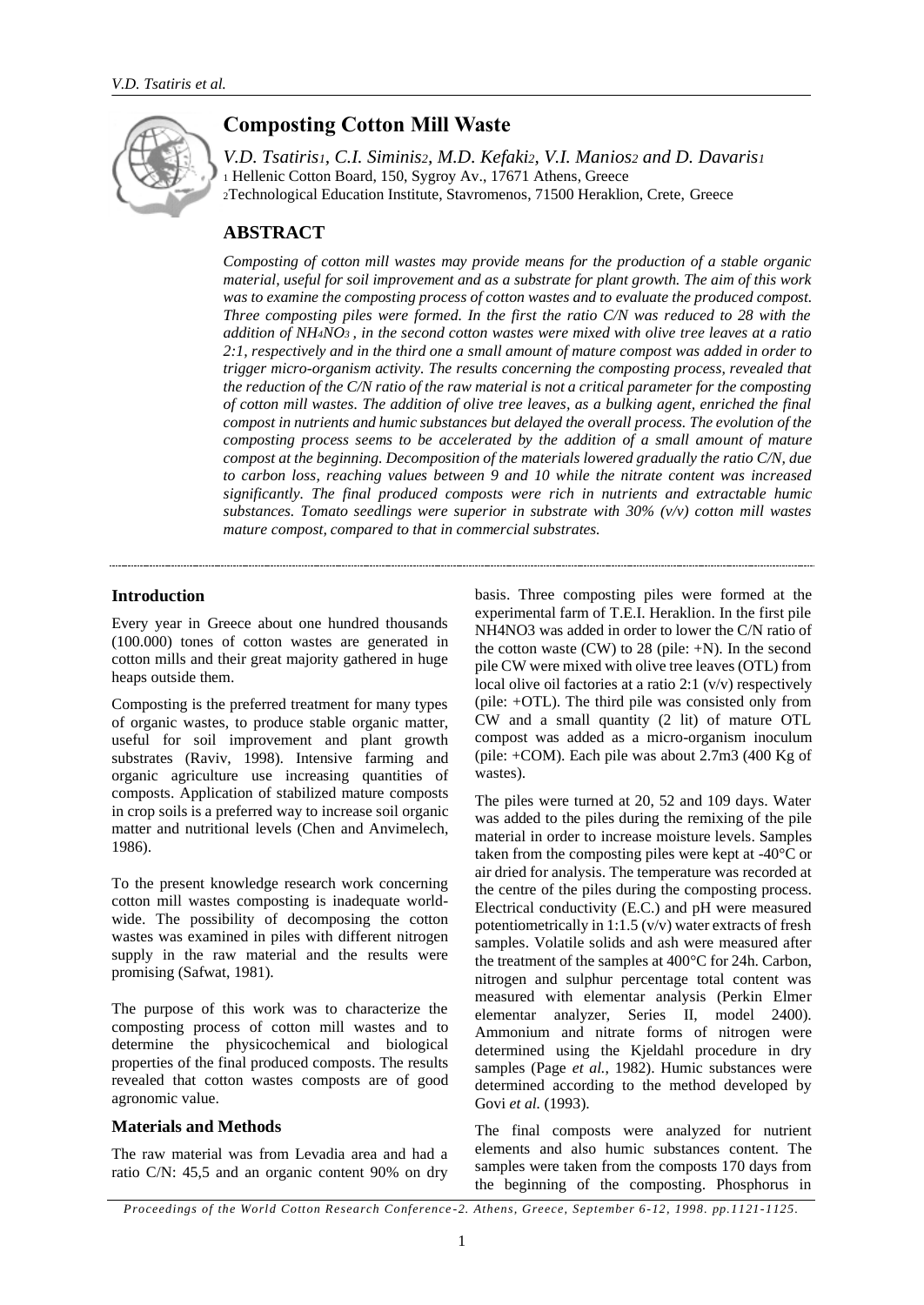solution was determined by the visible spectrophotometric method of the phosphovanadomolubdic complex. For mineral element determinations, dry samples were ashed in 480°C for 2h and ashes treated with conc. HCl on a hot plate. Potassium in compost material extracts were determined by flame emission spectrophotometry, and Ca, Mg, Fe, Mn and Zn by atomic absorption spectrophotometry (instrument: GBC, model 902). Growth assays with mature compost of the 1st pile were conducted with tomato (Lycopersicon esculentum L.) seedlings.

#### **Results and Discussion**

#### *Composting*

Analysis of the raw materials revealed that CW and OTL had the same content in organic matter and organic C, but different total N content (Tab. I). The C/N ratio in the raw materials was 45.5 for CW and 30.2 for OTL.

In order to obtain a preliminary evaluation of the effects of nitrogen supply to composting process the C/N ratio was reduced to 28 (1st pile).

The initial temperature rise was rapid in all piles. Temperature reached a maximum of 72°C in the 1st pile and 67°C in the 2nd and 3rd pile during the first days (Fig.1). Moisture content was 50% (w/w) in all cases (Fig.2a). It seems that the N supplement caused a more rapid increase of the temperature in the 1st pile. The next days temperature fluctuated between 70°C and 55°C (Fig.1) and moisture content decreased slightly (Fig.2a).

After 20 days of composting piles were turned and water was added. The moisture content was increased to 60% in all piles. These treatments triggered temperature rise in all cases. The second turning was done after 52 days of composting since the moisture content was reduced to 50% again and the temperature was 40°C (Figs. 1 and 2a). The second treatment gave rise to temperatures once again. After 80 days of composting the temperature in the 3rd pile was 40°C, while in the other piles the temperature was at 40°C after 90 days. The third turning and addition of water was done after 109 days of composting and had little effect on temperature rise in all piles. We suggest that the moisture content in the piles must be above 60% and a frequent addition of water in the piles may lead to an optimal composting process of CW.

A small change in pH occurred in all piles during composting, reaching a final value near 7.75 (Fig. 2b). Fluctuations during the composting were possibly due to the formation of organic acids (Manios *et al.*, 1989).

The observed increase of E.C. during the composting process (Fig. 2b) was probably due to the high nitrate formation rates (Fig. 2d) and generally the decomposition of organic materials. Similar results for

OTL composts have also been reported previously (Manios *et al.*, 1989).

Volatile solids were reduced during composting of CW (Fig. 2c). The greater reduction was observed in the 3rd pile (+COM). Changes in volatile solids in the same range were reported previously for other composts (Lasaridi and Stendiford, 1998).

The decrease of the C/N ratio due to carbon loss during CW composting (Figs. 2e, 2g) was typical of the organic residues composting. The delay of the reduction of carbon content and C/N ratio in the 2nd pile with OTL is probably due to lower decomposition rate of OTL compared to that of CW.

#### *CW composts*

All produced composts were found rich in humic substances content which was increased significantly during the maturation period (Table 2). The nitrogen, calcium, magnesium and iron content was found in satisfaction levels in the final CW composts (Table 3). Future research is needed in order to estimate the nutrient elements availability to plants and also their percentage which is linked to organic matter (e.g. humic substances).

Humic substances and almost all the determined nutrient elements content were found elevated in the compost from the 2nd pile  $(CW + OTL)$ . Only K and Mg levels were found in lower amounts in the 2nd pile (Tables 2, 3). These differences between the 2nd pile with OTL and the other piles consisted only from CW probably reflect the different composition of the raw materials CW and OTL.

The final compost from the 1st pile was used in mixture with peat as a substrate for tomato seedling growth. The dry matter of tomato seedlings grown in substrates with CW compost was larger compared to that grown in a commercial substrate (Table 4).

In conclusion, composting of CW took about 120 days in this experimental design and the process was similar to that of other organic residues composting. Of particular interest is the rapid and high rise of temperature in all cases. Co-composting of CW with other organic residues may provide means for a more efficient and rapid decomposition of hard to compost organic materials. This is a topic for further research. The produced composts were of good quality and agronomic value. Further research is needed to optimize the composting process and reduce the period from the raw material to a stable compost and to evaluate further the agronomic value of the CW composts.

#### **References**

Chen, Y. and Y. Anvimelech. (1986): The Role of Organic Matter in Modern Agriculture. Martinus Nirhoff Publishers, Dordrecht.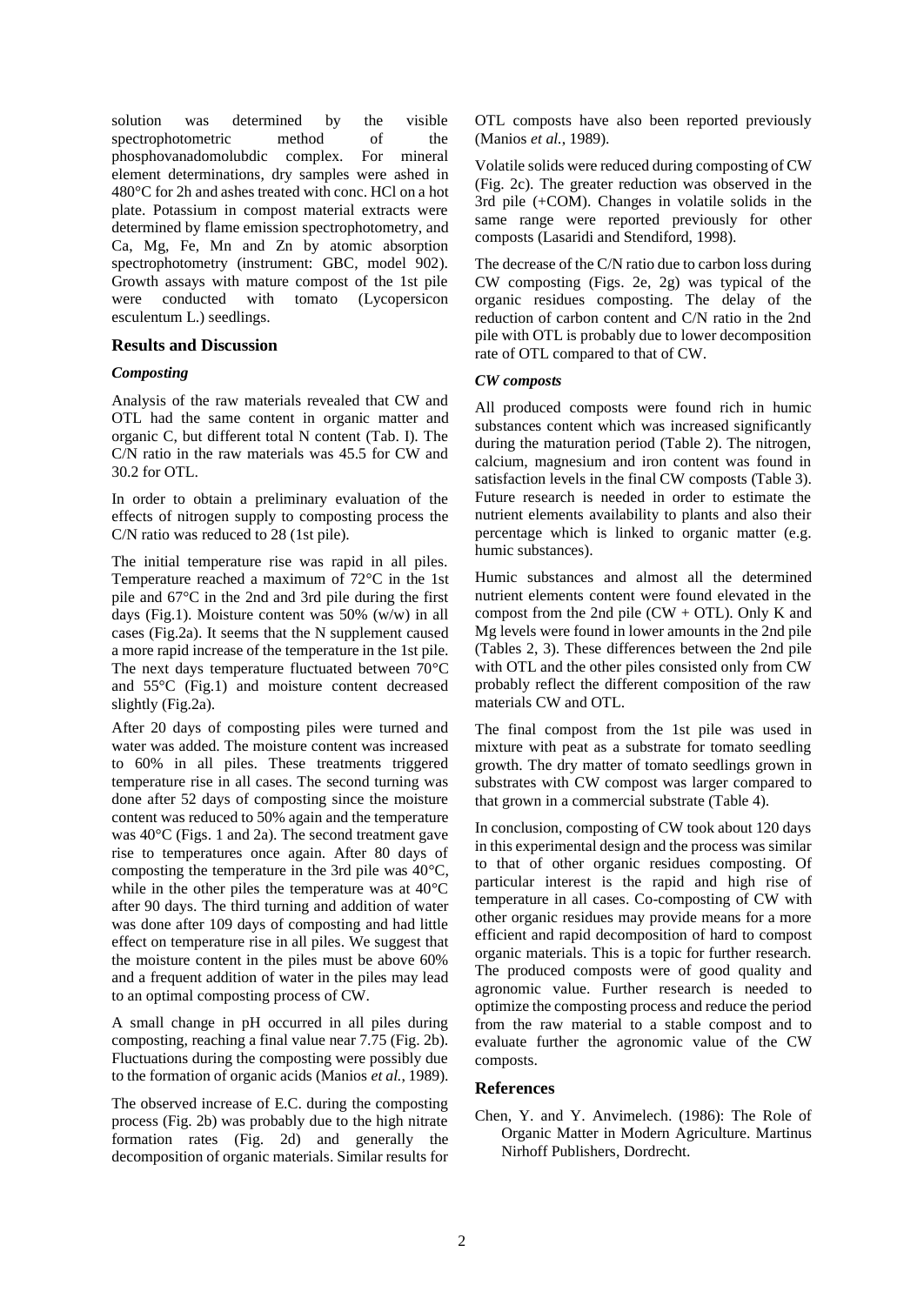- Govi, M., C. Ciavatta and C. Gessa. (1993): Evolution of organic matter in sewage sludge: a study based on the use of humification parameters and analytical electrofocusing. Biores. Tech. 44:175 - 180.
- Lasaridi, K.E. and E.I. Stendiford. (1998): Biological parameters for compost stability assessment and process evaluation. Acta Horticulturae 469:119 - 128.
- Manios, V.I., P.E. Tsikalas, C.I. Siminis and O. Verdonck. (1989): Phytotoxicity of olive tree leaf compost in relation to the organic acid concentration. Biological Wastes 27:307 - 317.
- Page, L.A., R.H. Miller and D.R. Keeney (eds.), (1982): Methods of Soil Analysis, Part 2, Chemical and Microbiological Properties. Publishers: A.S.A. Inc., S.S.S.A. Inc., Madison, Wisconsin USA.
- Raviv, M. (1998): Horticultural uses of composted material. Acta Horticulturae 469:225 - 234.
- Safwat, M.S.A. (1981): Composting cottonseed wastes. In: Composting, Theory and TPpractice for City, Industry and Farm. J.G. Press, Emmaus PA.

| Physicochemical       | Cotton Mills Wastes 1 | Olive Tree Leaves 1 |
|-----------------------|-----------------------|---------------------|
| characteristics       | (CW)                  | (OTL)               |
| Humidity % r.m.       | 15.0                  | 30.5                |
| Organic Matter % d.w. | 90.0                  | 90.8                |
| Ash $%$ d.w.          | 10.0                  | 9.2                 |
| Org. $C$ % d.w.       | 50.0                  | 50.5                |
| Total N % d.w.        | 1.10                  | 1.67                |
| C/N                   | 45.5                  | 30.2                |
| pH                    | 6.73                  | 5.82                |
| E. C.                 | 4.44                  | 1.54                |

**Table 1. Physicochemical characteristics of raw materials (r.m.) at the beginning of the experiment.**

<sup>1</sup> Values are expressed as percentage of dry weight (d.w.) and r.m.

**Table 2. Extractable humic substances content<sup>1</sup> in cotton mill wastes composts after 50 and 170 days.**

| Days | $1stpile: +N$ | $2nd$ pile: +OTL | $3rd$ pile: +COM |
|------|---------------|------------------|------------------|
| 50   | 9.3           | 8.7              | 10.0             |
| 170  | 12.7          | 14.8             | 13.3             |

<sup>1</sup>Values are expressed as percentage of dry weight

|                       | N %  | P%               | K %  | $S\%$ | Ca % | Mg%  | Fe % | $Zn$ ig/g | Mn $ig/g$ |
|-----------------------|------|------------------|------|-------|------|------|------|-----------|-----------|
| $1stpile: +N$         | 3.95 | 0.22             | 0.16 | 1.37  | 2.24 | 0.70 | 0.50 | 64        | 189       |
| $2nd$ pile: +OTL      |      | 4.31  0.29  0.12 |      | 1.74  | 2.74 | 0.64 | 0.64 | 97        | 209       |
| $3rd$ pile: +COM 4.12 |      | $0.25$ 0.13      |      | 1.17  | 2.22 | 0.72 | 0.42 | 79        | 192       |

<sup>1</sup>Values are expressed as percentage and ìg/g of dry weight.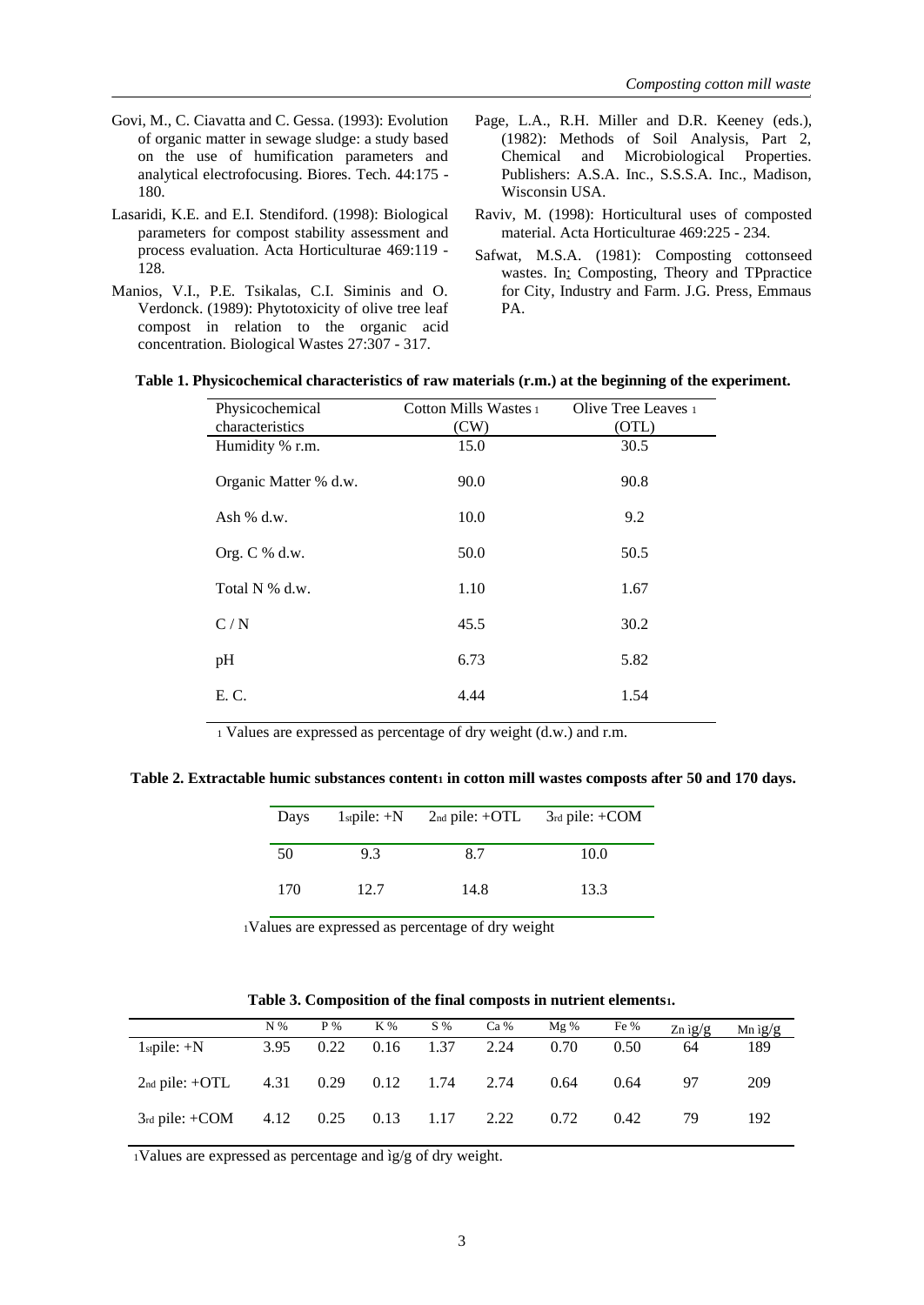**Table 4. Dry matter of tomato seedlings grown for three weeks in substrates containing cotton wastes compost from the 1**<sup>st</sup> **pile**  $(+N)$ **1***.* 

| COMPOSE IT OILL THE 131 PHC $(111)$      |                 |                 |  |  |
|------------------------------------------|-----------------|-----------------|--|--|
| Substrate                                | Root $(g)$      | Shoot $(g)$     |  |  |
| Control (commercial substrate)           | $0.19 \pm 0.02$ | $1.01 \pm 0.10$ |  |  |
| 30% compost + 70% peat + sand 70 $1/m_3$ | $0.23 \pm 0.01$ | $1.32 \pm 0.12$ |  |  |
| 70% compost + 30% peat + sand 70 $1/m3$  | $0.28 \pm 0.01$ | $1.15 \pm 0.15$ |  |  |

 $1$ Values represent mean of 40 plants  $\pm$  SE.

**Figure 1**. **Changes of temperature during the composting process at the centre of the piles. 1st pile: +N, with addition of NH4NO3, 2nd pile: +OTL, with addition of olive tree leaves, 3rd pile: +COM, with addition of mature compost from OTL (Arrows indicate turning and watering).**